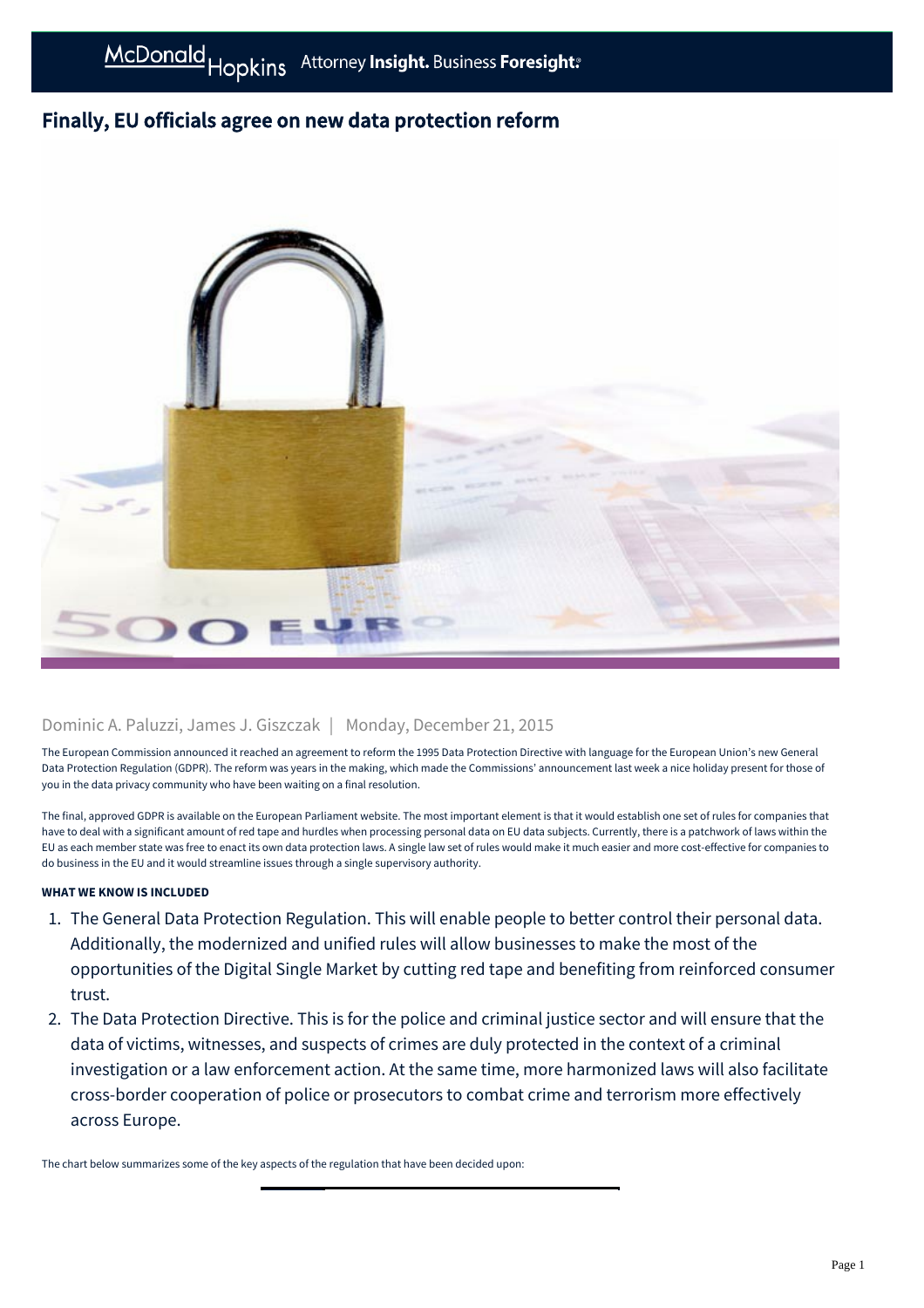| One-stop-<br>shop             | Organizations subject to the regulation<br>would only have to deal with a single<br>supervisory authority, not the<br>authority of numerous individual<br>states. This should streamline the<br>process and decrease the number of<br>contacts multinational organizations<br>have with various member states' data<br>protection authorities (DPAs). Under<br>the regulations these organization<br>would only have to deal with the DPA<br>in the member state where the<br>organization is established. |
|-------------------------------|------------------------------------------------------------------------------------------------------------------------------------------------------------------------------------------------------------------------------------------------------------------------------------------------------------------------------------------------------------------------------------------------------------------------------------------------------------------------------------------------------------|
| "Right to be<br>forgotten"    | EU data subjects will be able to<br>demand that an organization delete all<br>personal data that the organization<br>holds related to them, subject to some<br>exceptions.                                                                                                                                                                                                                                                                                                                                 |
| Breach<br><b>notification</b> | Upon discovery of a breach, data<br>controllers must notify each relevant<br>DPA where the breach is likely to cause<br>a degree of risk to the data subjects,<br>within 72 hours. Notice to affected<br>individuals is required without<br>unreasonable delay.                                                                                                                                                                                                                                            |
| Age of<br>consent             | States would be able to set their own<br>age of consent for children to use<br>social media, so long that the limit is<br>between 13 and 16 years of age.                                                                                                                                                                                                                                                                                                                                                  |
| Data<br>portability           | Organizations that have EU data<br>subjects who want to switch service<br>providers will need to make it easier<br>for them to transfer their personal data<br>to another service provider.                                                                                                                                                                                                                                                                                                                |
| <b>Fines</b>                  | Companies may be fined up to 4<br>percent of their annual global revenue<br>for violations of the regulation. These<br>heavy fines, however, would be<br>reserved for repeat and egregious<br>violations.                                                                                                                                                                                                                                                                                                  |